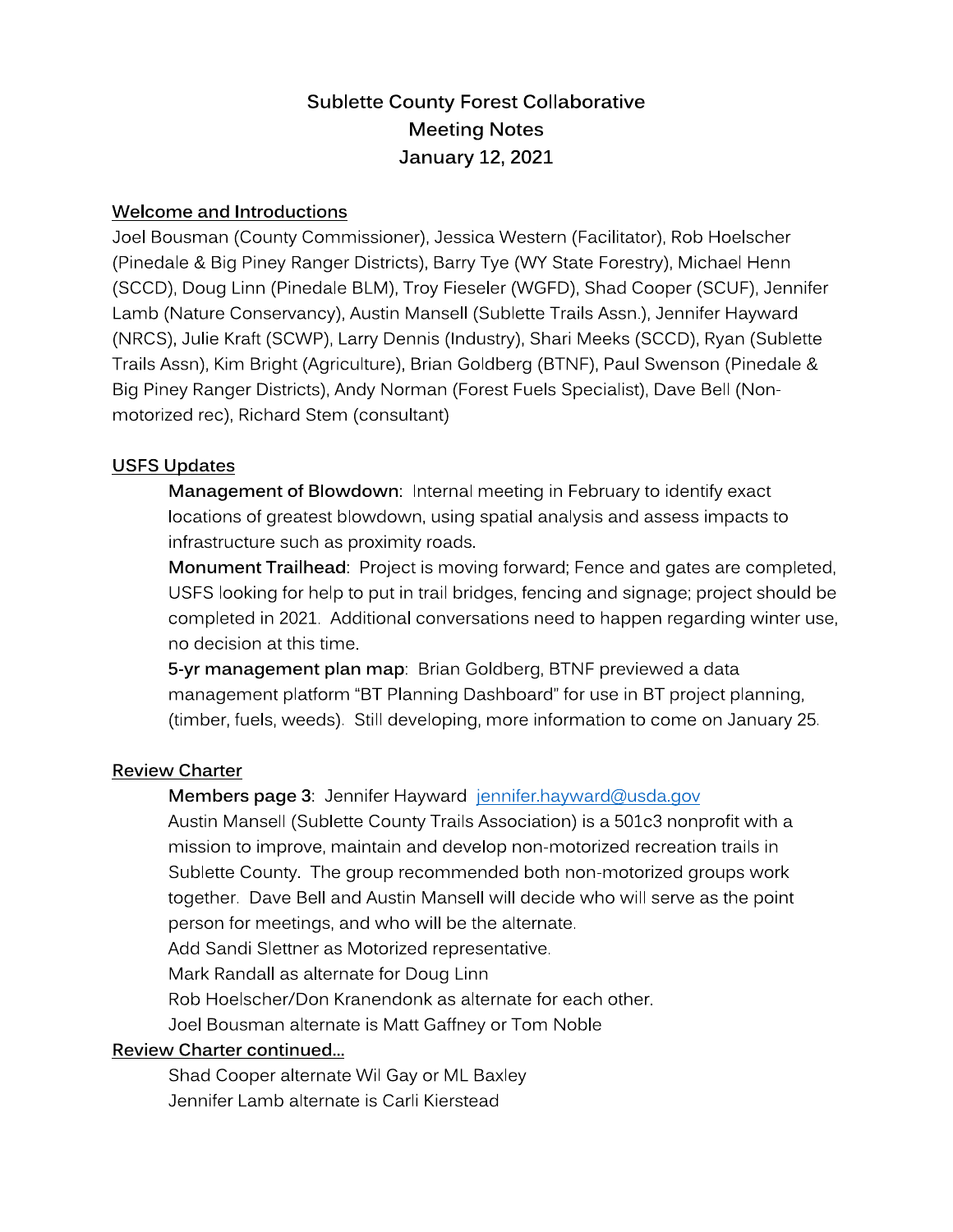Section 6 page 4: Removal of the first sentence that names a specific facilitator; Removal of Richard Stem specific language. Barry Tye recommended the language "In addition, a consultant may aid the Forest Collaborative" Page 5: Revisions to a decision-making scale, item number 4.

#### **Review Collaboratives Interests**

Item 1: remove

**Item 3:** move to  $#1$ 

Remove numbers, add bullet points instead; no item is priority necessarily, all points are being taken into consideration by the Collaborative.

Item 4: remove "confidence" and replace with "trust"

Charter: Insert "Interest Statements" in the early sections of the Charter.

## **Geographic Areas of Current Interest**

The purpose of geographic areas is for Jessica to share information. It does not necessarily indicate that these are the only areas for the Collaborative to consider for projects.

## **Upper Green/Union Pass**

"Big Sandy" renamed South Winds

East Rim

The Blowdown added separately due to its widespread impacts to forest health, unrelated to timber sales or similar projects.

#### **Issues to Address**

Weed Treatment/Cheatgrass; Improving Wildlife Habitat (Conifer-encroached Aspen Stand treatments; weed treatments); Utilize maps to facilitate conversations; Alignment with other agencies projects and priorities such as BLM & State Forestry; Status update to prior-made list of projects; County looking into grant opportunities for community wildfire protection plan - WUI related, education & resources; excessive recreation use (trending upward) in Wind River backcountry causing resource concern (Bridger Wilderness);

#### What Will Inform the Collaborative to Provide Feedback?

-Status of NEPA requirements for projects

-Understand project benefits for different interest groups

-Feedback from Federal partners on capacity (or lack thereof) to get the projects done on the ground

-Earmarked funding opportunities

-Estimated user/visitor numbers (economic impacts) timber sale vs. user base

-Ideas how to disperse use on public lands

-Identify high-use recreation areas to plan for weeds, fires, resource concerns